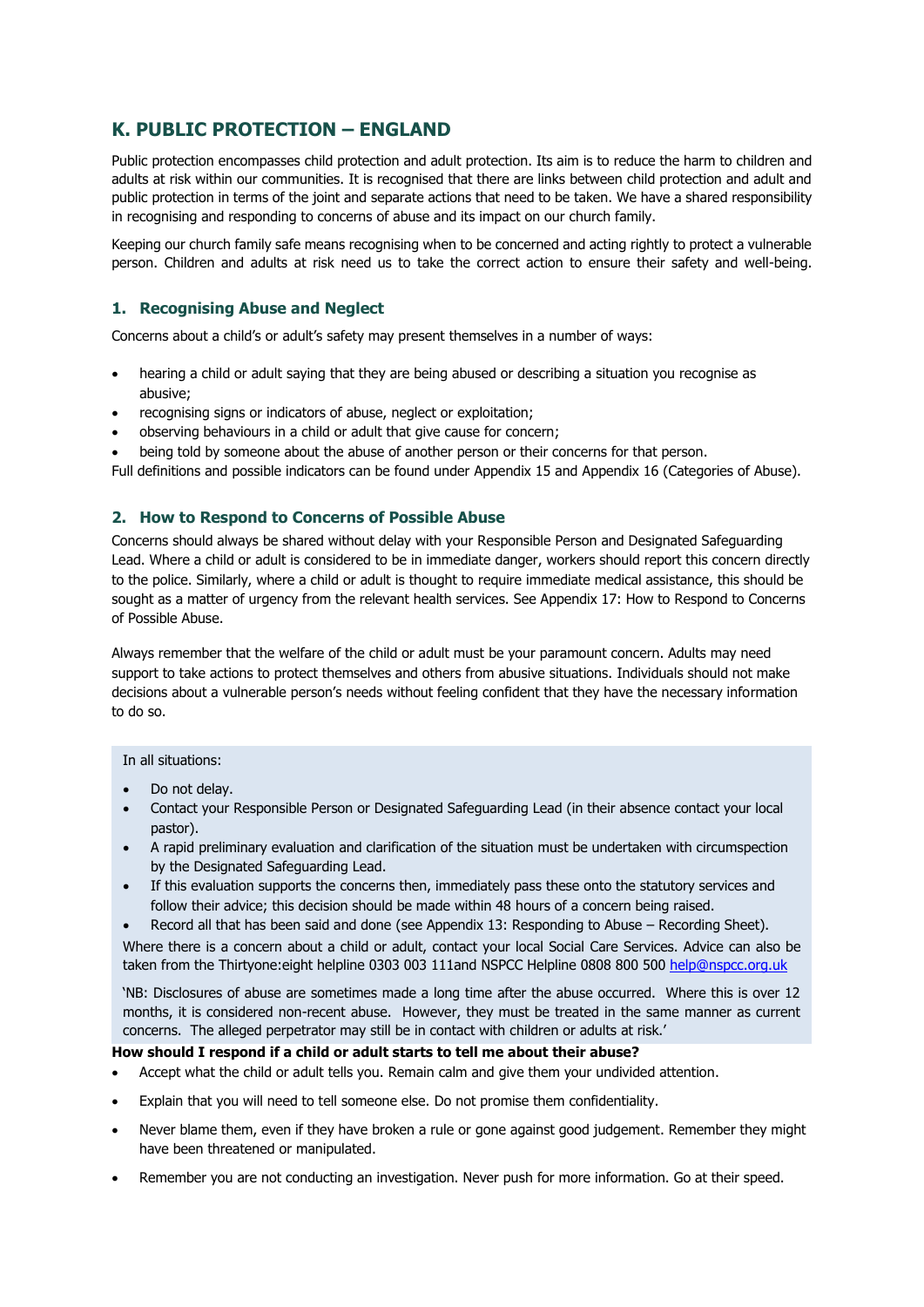- Reassure the child or adult that they were right to tell you and that you take what they have said seriously.
- Explain what you are going to do next and what is going to happen.
- Record all you have heard and done (i.e. time, date, people involved; see Appendix 13).

**NOTE**: is the child or adult safe? Take immediate action and contact the police if the child or adult would be at immediate risk.

# **3. Confidentiality and Information Sharing**

Suspicions must not be discussed with anyone other than those nominated above. A written record of the concerns should be made in accordance with these procedures and kept in a secure place.

In the interim a plan of action must be put in place to protect children and adults at risk. This may involve removing the accused person from office, suspending them from duties, or placing employees on leave of absence pending the outcome of the investigation by the statutory agencies.

Even where criminal charges are not made, there remains an obligation on the church to review the pastoral consequences and action plan in such a situation. A person known to be a danger to children or young people should not continue to have access to them through holding a position of trust in the church.

NOTE: When the church is made aware of rumours, gossip or allegations concerning any person related to the church the accused person should not be approached at this stage by anyone with a view to discussing the allegation. These should be forwarded immediately to the Designated Safeguarding Lead. This is to safeguard the interests of all involved. It ensures that the information is only shared with those who need to know and that the course of any official processes is unimpeded.

### **Recording and information sharing**

Recording and sharing relevant information are key tenets of protecting children and adults. Privacy and confidentiality are governed by legal provisions that aim to safeguard personal information, particularly the Data Protection Act 1998; and organisational codes of conduct. The same legal provisions also provide for sharing of information for purposes such as public protection, crime prevention and crime detection. Early sharing of information is the key to providing effective early help where there are emerging problems. National guidance on information sharing  $(2015)^1$  provides more detailed advice where needed. Information should be held securely and only shared on a 'need to know' basis.

All interactions should be recorded, succinctly and accurately. The distinction should always be made between facts, hearsay and opinions. Records should include note of:

- dates of contact and with whom;
- the views and emotional well-being of the child or adult;
- actions and decisions taken and the rationale behind them;
- outcomes of actions taken.

### **Record storage and retention**

Records of matters relating to the protection of children or adults should be stored securely at all times. This should be in a locked metal cabinet within the local church vestry, or with the Safeguarding Person should the church premises not belong to the congregation. Details of the outcome of all matters should be sent to the conference office. Records will be retained for ten (10) years and reviewed prior to destruction.

### **Child/adult protection conferences**

Included in the process may be a child/adult protection conference convened by the Children's Social Care or Adult Services. Church workers/volunteers may be asked to attend, either to give information or to support the child/adult